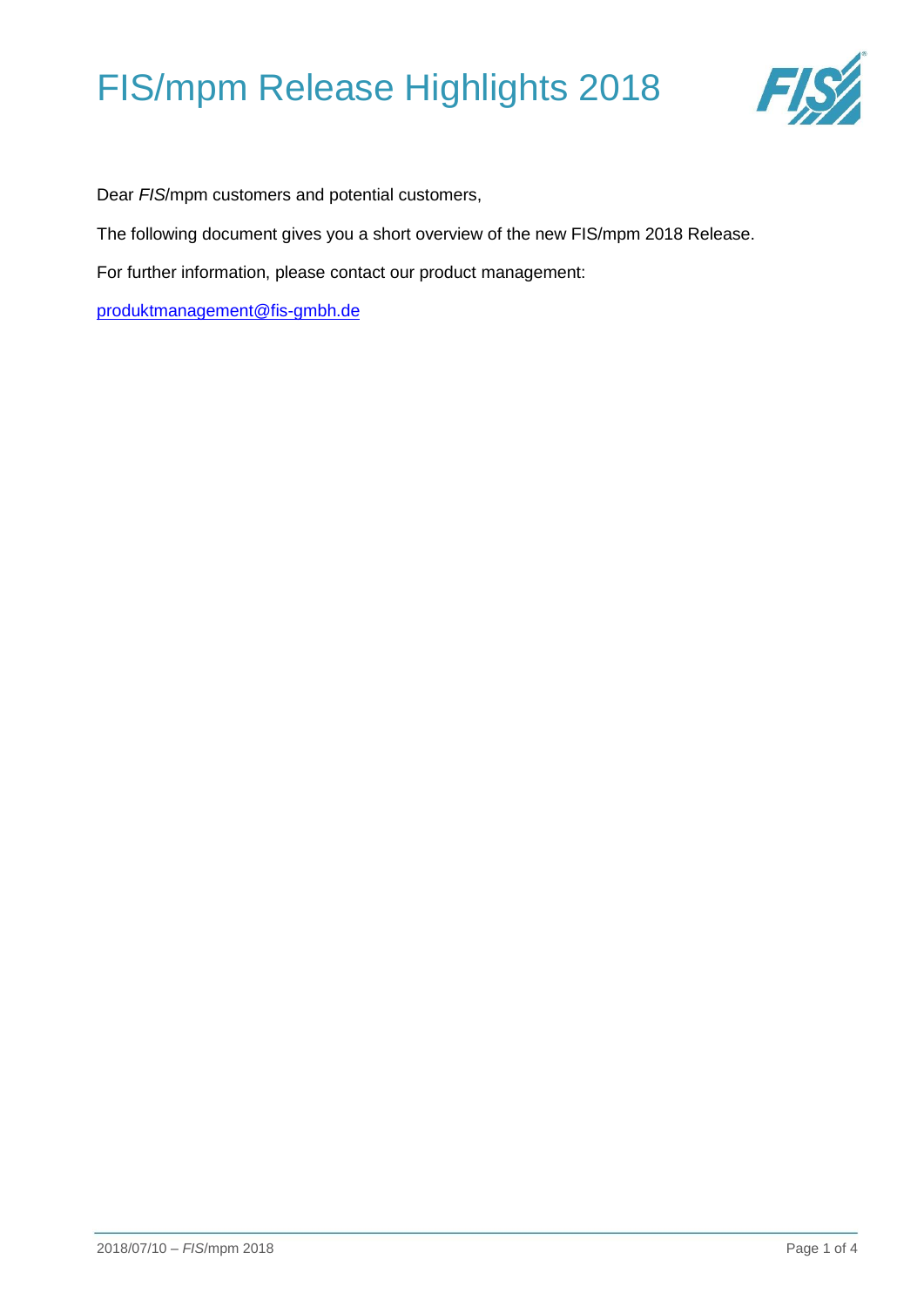

### **Table of Contents**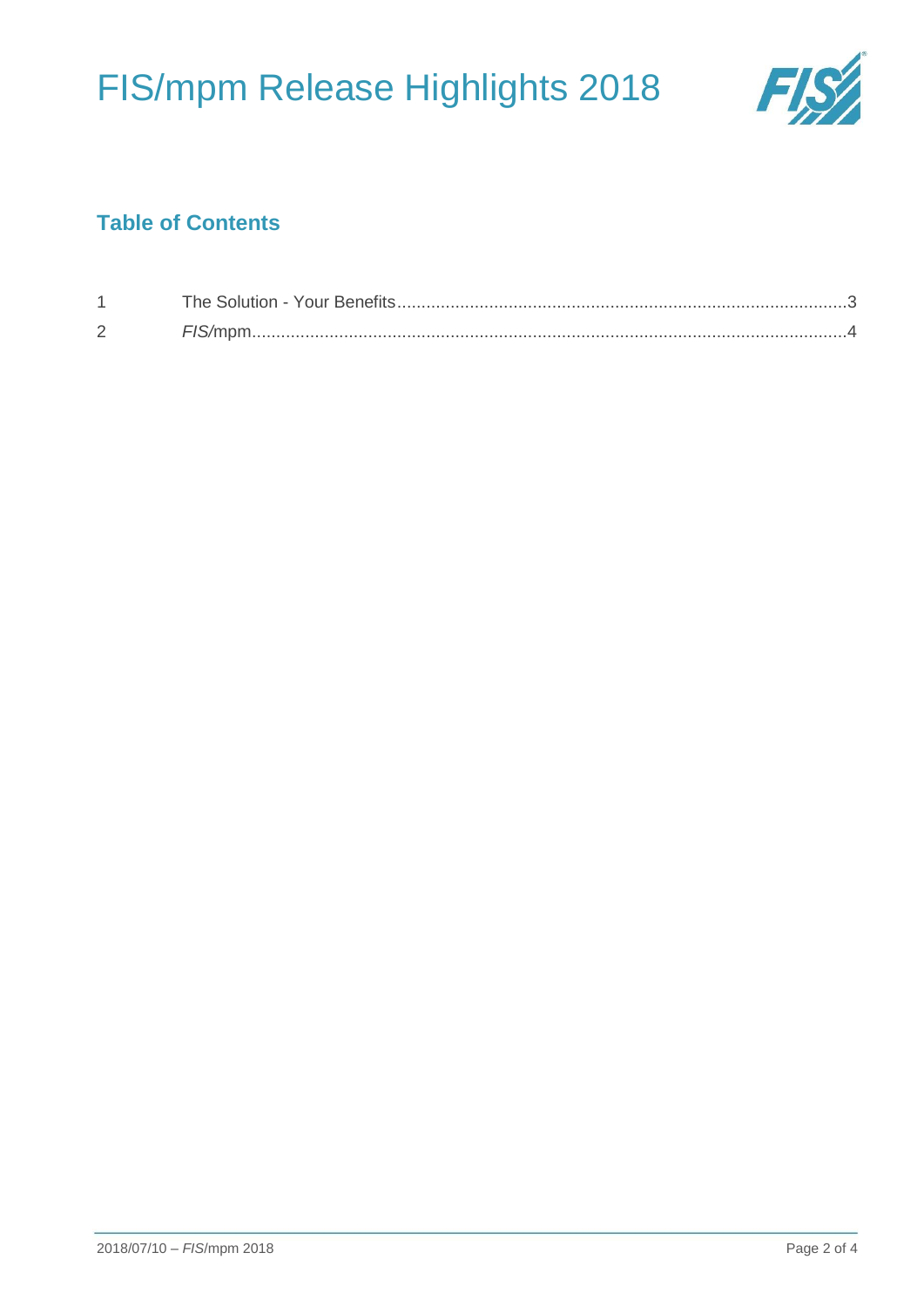

### **1 The Solution - Your Benefits**

<span id="page-2-0"></span>*FIS*/mpm is an SAP add-on that can be used for the **easy, quick and flexible creation, maintenance and local management of nearly all master data** - both purchasing and sales master data irrespective whether it is based on an SAP ERP or SAP Retail system.

### **Your benefits:**

- Considerable effort reduction and time saving for master data processing
- With the Data Exchange function, the end user can also integrate, convert, improve and provide data independently
- **EXECT** Full integration in SAP ERP or SAP Retail with complete SAP check routines (field check)
- Sophisticated authorization concept (audit-compliant, principle of dual control)
- No additional hardware required, hence cost-efficient solution
- **•** Separate data retention in individual FIS/mpm tables makes you independent of the operative dataset
- Due to standardized inbound interfaces, there are no input errors, which results in a very high data quality
- No data redundancy due to integrated duplicate check
- Always up-to-date master data, prices and conditions
- Purchase of individual components possible
- **Preconfigured for all industries with support and maintenance**

### **Components:**

- **EXALLET FIS/mpm article master, purchasing info record and source list maintenance tools**
- **EIS/mpm business partner maintenance tool**
- **EXA** *FIS*/mpm bills of material maintenance tool
- **EXA** *FIS*/mpm documents maintenance tool
- **FIS/mpm conditions maintenance tool**
- *FIS*/mpm SD functions maintenance tool
- *FIS*/mds (Master Data Server)
- *FIS*/mpm Datanorm inbound
- *FIS*/mpm BMEcat (inbound/outbound)